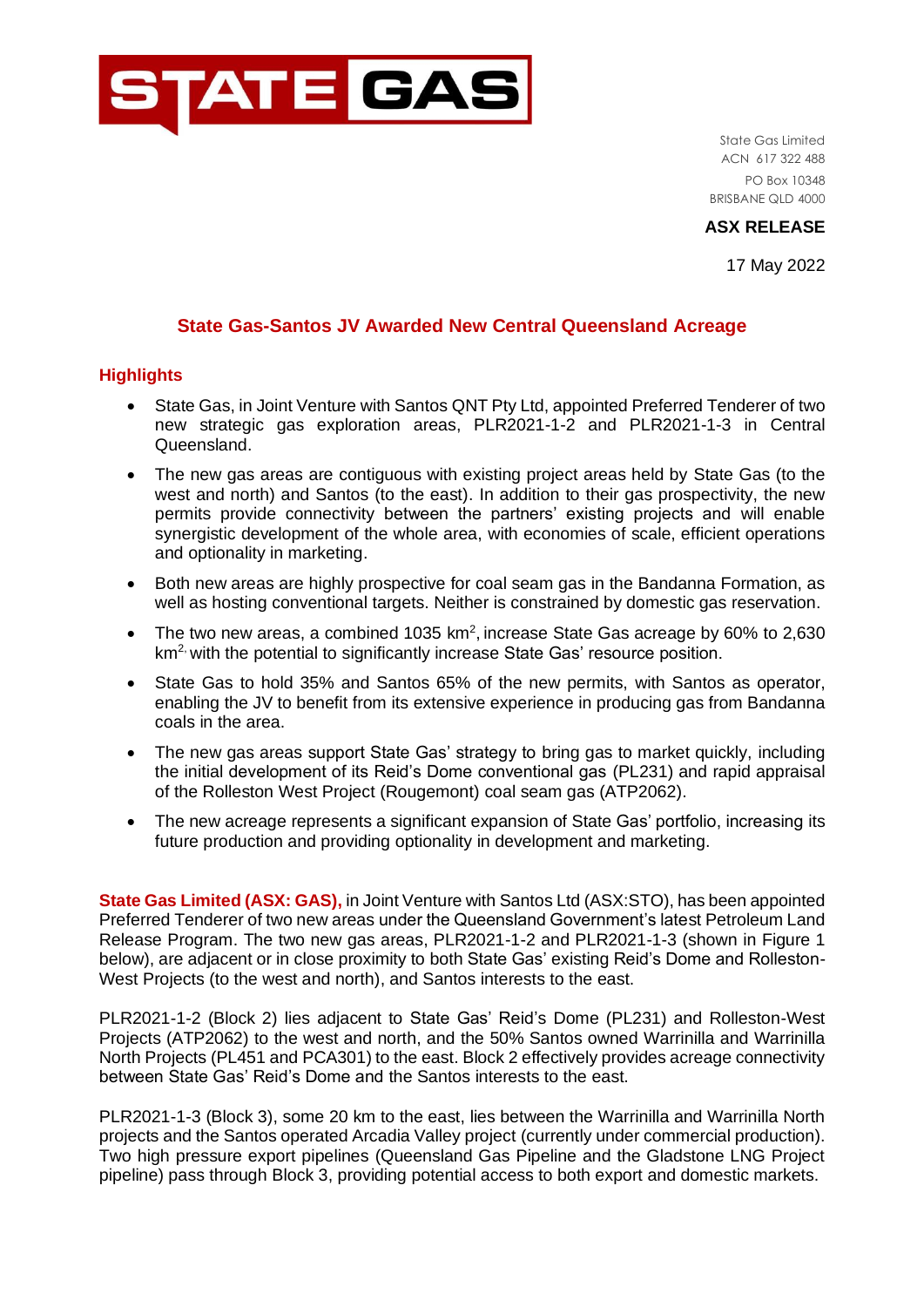The new blocks, a combined 1035km<sup>2</sup>, will increase State Gas' acreage position (Reid's Dome: 181 km<sup>2</sup> and Rolleston-West: 1,414 km<sup>2</sup>) by approximately 60%, to 2630 km<sup>2</sup>, with the potential to significantly increase its resource position.

Both blocks are highly prospective for coal seam gas in the Bandanna Formation, in production on adjacent acreage, and which State Gas is currently testing at its Rolleston-West Project. The blocks also contain targets for conventional gas.

As is the case for State Gas' existing acreage, neither Block is subject to domestic gas reservation, enabling gas produced from the areas to be sold into any market.

Under the Joint Venture, State Gas will hold 35% of the new permits, with Santos holding the remaining 65% and appointed operator. In addition to the economies of scale available from coordinating operations with Santos, the Joint Venture is expected to benefit from Santos' extensive experience in producing from Bandanna coal formations in the area.

The award of the areas to the State Gas–Santos Joint Venture results in an alignment of the partners' ownership interests across the gas resource in the majority of the southern Bowen Basin, providing the opportunity for coordinated and synergistic development of the whole region.

Block 2, surrounded by State Gas's Reid's Dome and Rolleston-West Projects, can be developed as a single economic unit with those projects. Similarly, Block 3, the southern end of which is surrounded by Santos operated project areas, may be developed as a single economic unit with those projects, co-ordinated with the State Gas projects.

The Joint Venturers will now proceed to carry out initial works to obtain the environmental and other approvals relevant to the areas. Native Title has been extinguished over the vast majority of Block 2, which is expected to facilitate the quick grant of the Authority to Prospect for that area and enable early commencement of works.

State Gas Executive Chairman Richard Cottee noted the particularly fortuitous timing of the strategic acreage award. "The high gas prices triggered by the war in Ukraine appear to be with us for the foreseeable future. The conflict has highlighted Europe's ongoing dependence on gas in the transition to a lower carbon future. The European imperative to reduce reliance on Russian supply, and the interlinkages of the global market, make it hard to see gas prices substantially reducing in the foreseeable future."

"As announced on 2 May 2022, State Gas is already working to seize this opportunity and bring gas to market as quickly as possible, prioritising development of the conventional gas in its Reid's Dome Project and rapid appraisal of the near pipeline quality gas at Rougemont, in its Rolleston-West Project. Desktop studies have confirmed this approach as our optimal development plan," he added.

"These two new blocks, within our existing area of expertise and operations, are a significant addition to State Gas' existing portfolio. They will provide increased synergies in operations, synchronistic development and gas marketing optionality," Mt Cottee said.

"None of our acreage is constrained by a domestic gas reservation, and all blocks contain targets for both coal seam gas (a steady flow supply) and conventional gas (a rapid response, or peaking, supply). Two separate transmission pipelines are available, providing access to both export and domestic markets. I have always been a firm believer in the value of optionality and I can confirm that, with this award, State Gas' flexibility is increased", he added.

Mr Cottee also welcomed the establishment of the relationship with Santos: "Santos is a major player in the industry, with a long track record of safe and sustainable operations. Of particular relevance here is its extensive holding in the area, and its unrivalled experience with the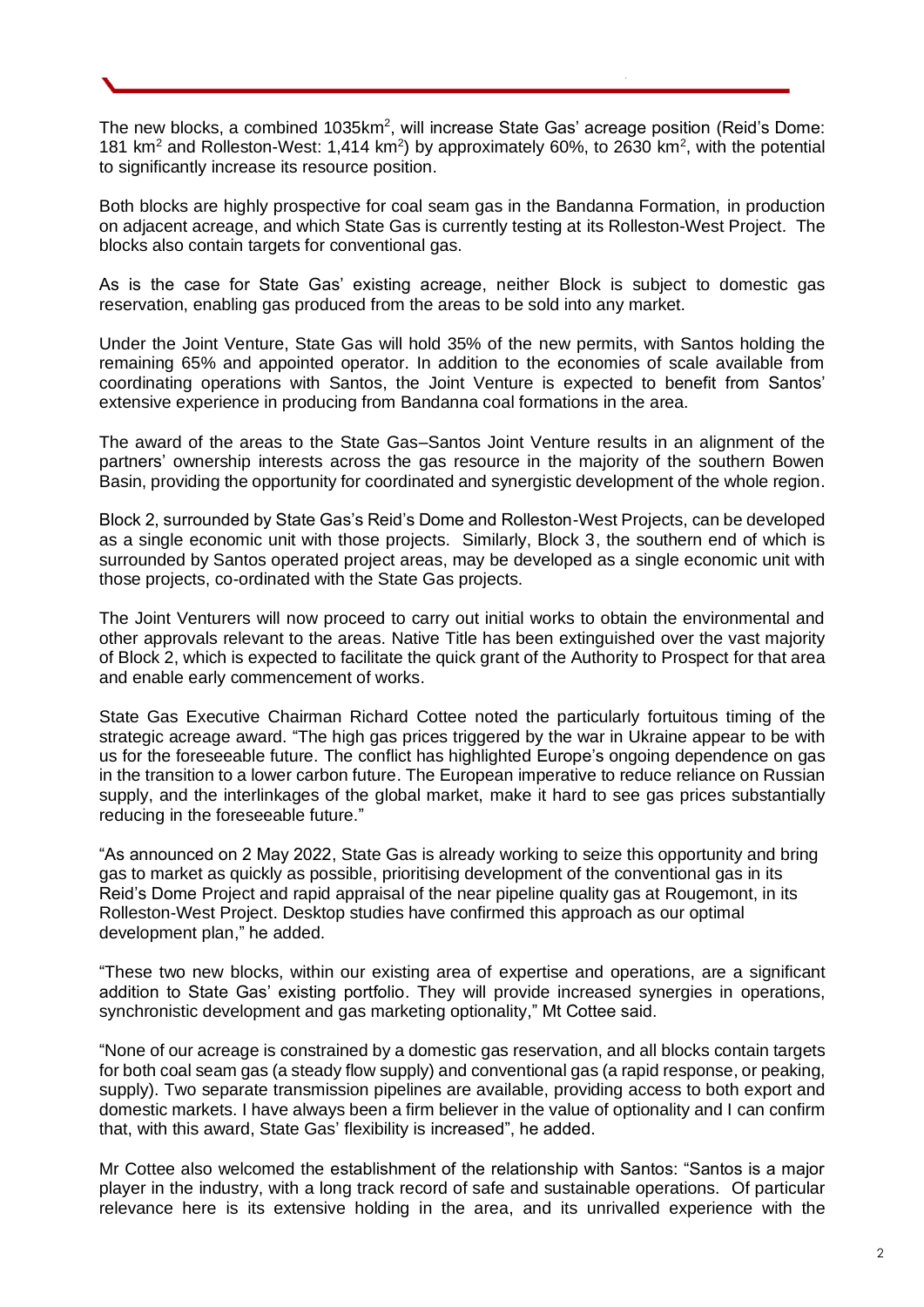Bandanna coals, the primary target of both these new blocks and our existing Rolleston-West project.

"So all in all, we are delighted to receive this award of new acreage, and will work with Santos to leverage all our combined existing projects to bring the gas to market as quickly as possible," Mr Cottee said.

"It is my hope that this award will herald the beginning of a timely and rational development of this new province by both Santos and ourselves at a time when the market is crying out for such development", he added.

Mr Cottee also expressed his appreciation for the Queensland Government's ongoing land release program: "The Queensland Government is very alive to the importance of the gas industry to the Queensland and national economy, and also importance of new gas supplies to support industry and also underpin the transition to a lower carbon future", he said.

This announcement was approved for release by Mr Richard Cottee, Executive Chairman.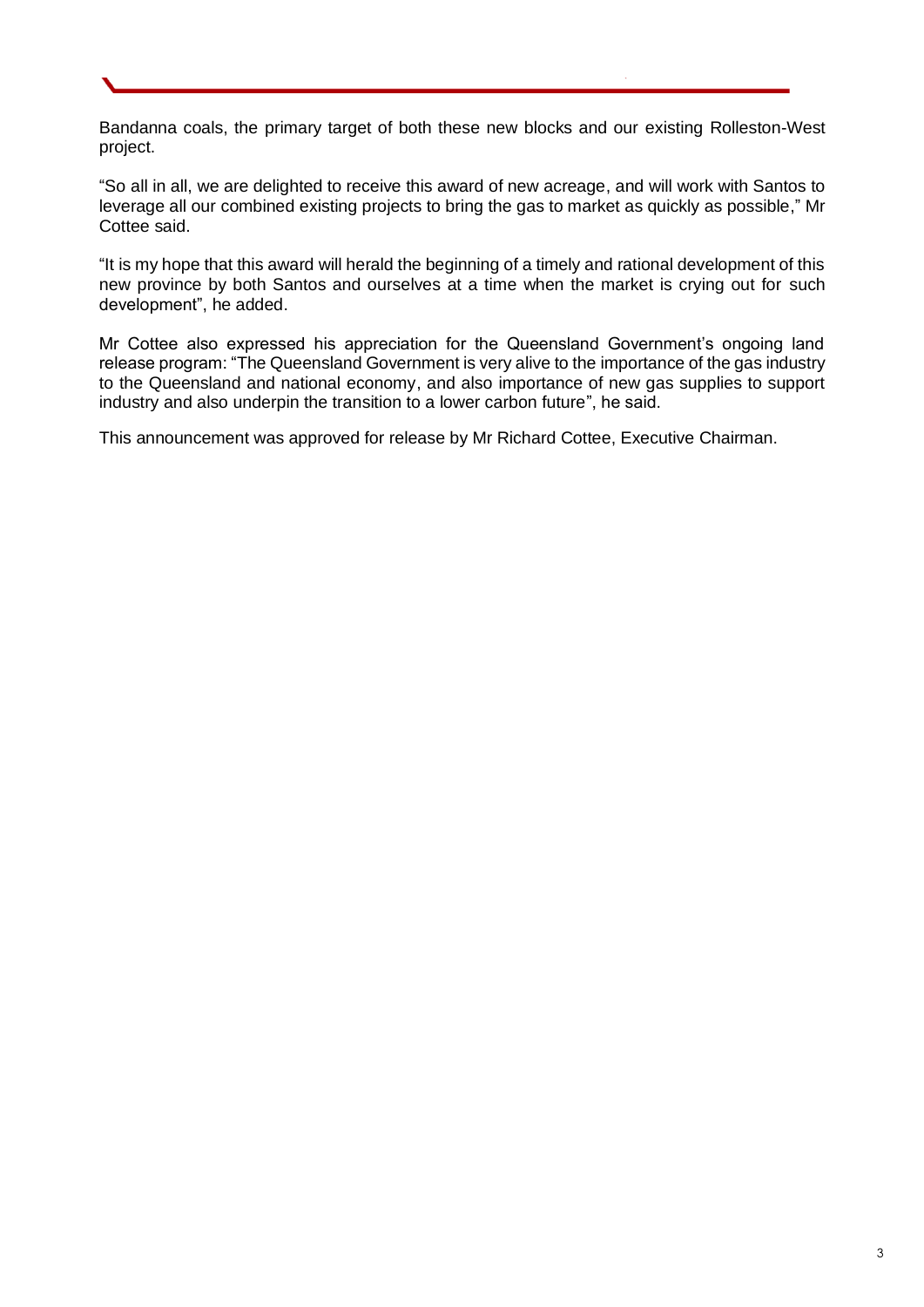

*Figure 1: showing location of new land release blocks, State Gas existing projects, and Santos interests in the area* 

## **FOR FURTHER INFORMATION**

Richard Cottee Executive Chairman Phone: 0458 517 850 Email: richard@stategas.com [www.stategas.com](http://www.stategas.com/)

Lucy Snelling Head, Corporate & Commercial Phone: 0439 608 241 Email: [lucy@stategas.com](mailto:lucy@stategas.com)